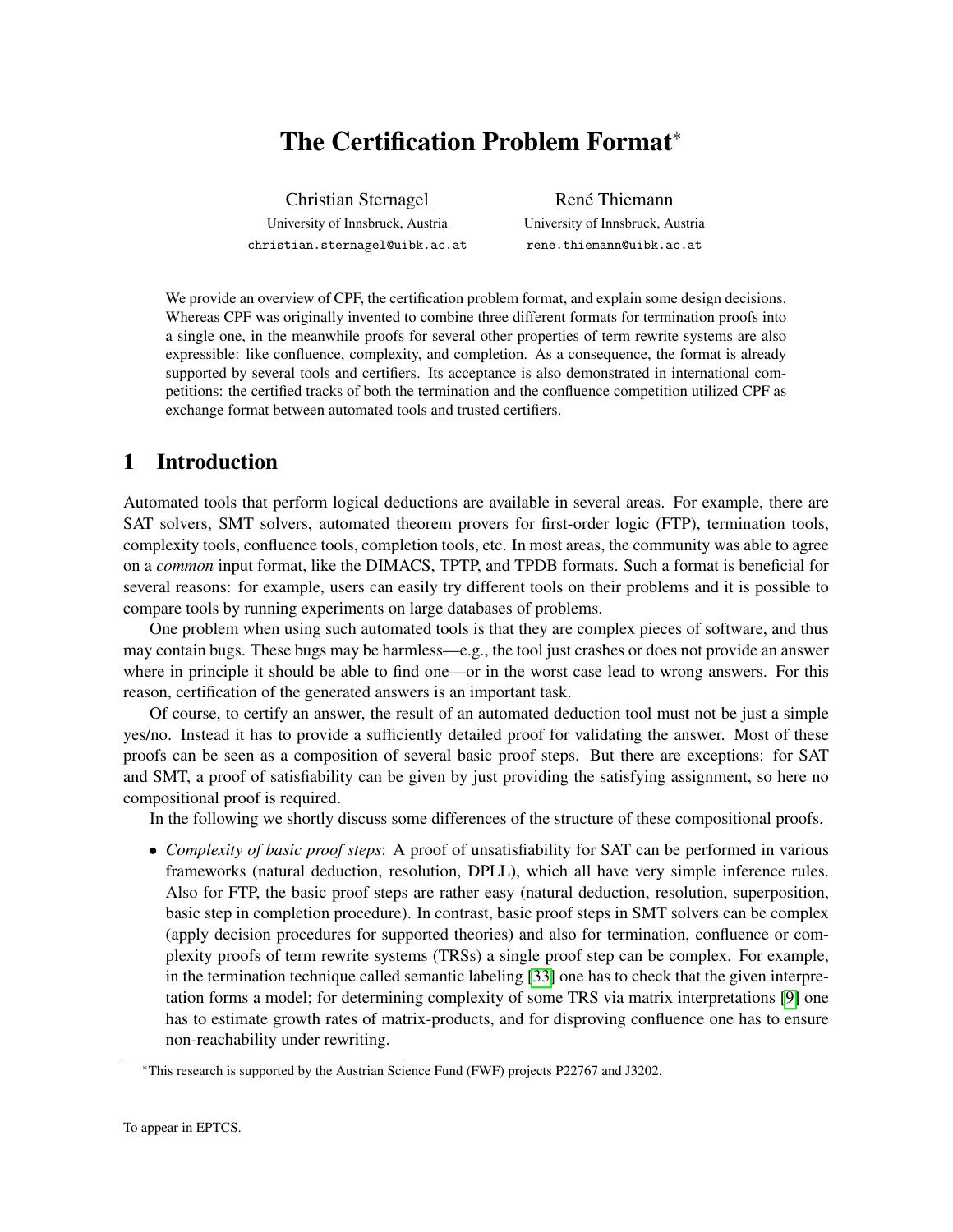- *Number of basic proof steps in a compositional proof* : Complexity, confluence, and termination proofs often require only a small number of proof steps in comparison to the number of steps within proofs for SAT, SMT, and FTP.
- *Set of inference rules*: The set of inference rules that are used for tools in the areas SAT, SMT, and FTP is rather static—the inference rules are fixed by the respective frameworks of natural deduction, resolution, etc. In contrast, the set of techniques that are used in confluence, complexity, and termination tools is often dynamic—much of the power of these tools relies on the invention of new ways to prove these properties, e.g., by inventing new kinds of well-founded orders, etc.
- *Determinism of basic proof steps*: Several proof steps are completely determined, like a conjunction introduction within natural deduction. But there are also basic proof steps that need further information to determine the result. For example, from one conflict in DPLL one can learn different conflict clauses.

To summarize, proofs for TRSs (with properties like termination, confluence, and complexity) are usually small in terms of number of steps, but basic proof steps may be complex. Moreover, the set of available basic proof steps is constantly growing.

In this paper, we present the certification problem format (CPF), a format initially developed to represent termination proofs for TRSs which has recently been extended to also support confluence, complexity, and completion proofs. It has four major benefits. First, it is easy for automated tools to generate CPF files; second, it is easy to add new techniques to CPF; third, it provides enough information for certification; finally, it is a *common* proof format that is supported by several tools and certifiers. The last point is also why the word *problem* is part of the name CPF: In the certified categories of the termination competition, first several tools produce CPF certificates, which are then used as input *problems* for different certifiers.

All details on CPF and several example proofs are freely available at the following URL:

<http://cl-informatik.uibk.ac.at/software/cpf/>

The main file is cpf.xsd, the detailed schema for CPF, which can be seen as an algebraic datatype for proofs and which formally specifies all the information that has to be provided in each proof step, in combination with clarifying comments.

## <span id="page-1-0"></span>2 An Example from Group Theory

Before going into a more detailed explanation of CPF, let us consider a concrete example. As already mentioned above, two of the main properties that are covered by the format are termination and confluence (of term rewrite systems). A well-known technique whose certification requires a combination of both of these properties is (Knuth-Bendix) completion [\[17\]](#page-10-1). That is, given a set of equations, the goal is to obtain a terminating and confluent rewrite system that serves as a decision procedure for the word problem (i.e., the question whether two terms are equal with respect to the given equations). The prime example is group theory. More precisely, given the three group axioms

| $(x \bullet y) \bullet z = x \bullet (y \bullet z)$ | (associativity) |
|-----------------------------------------------------|-----------------|
| $e \bullet x = x$                                   | (left neutral)  |
| $x \bullet x = e$                                   | (left inverse)  |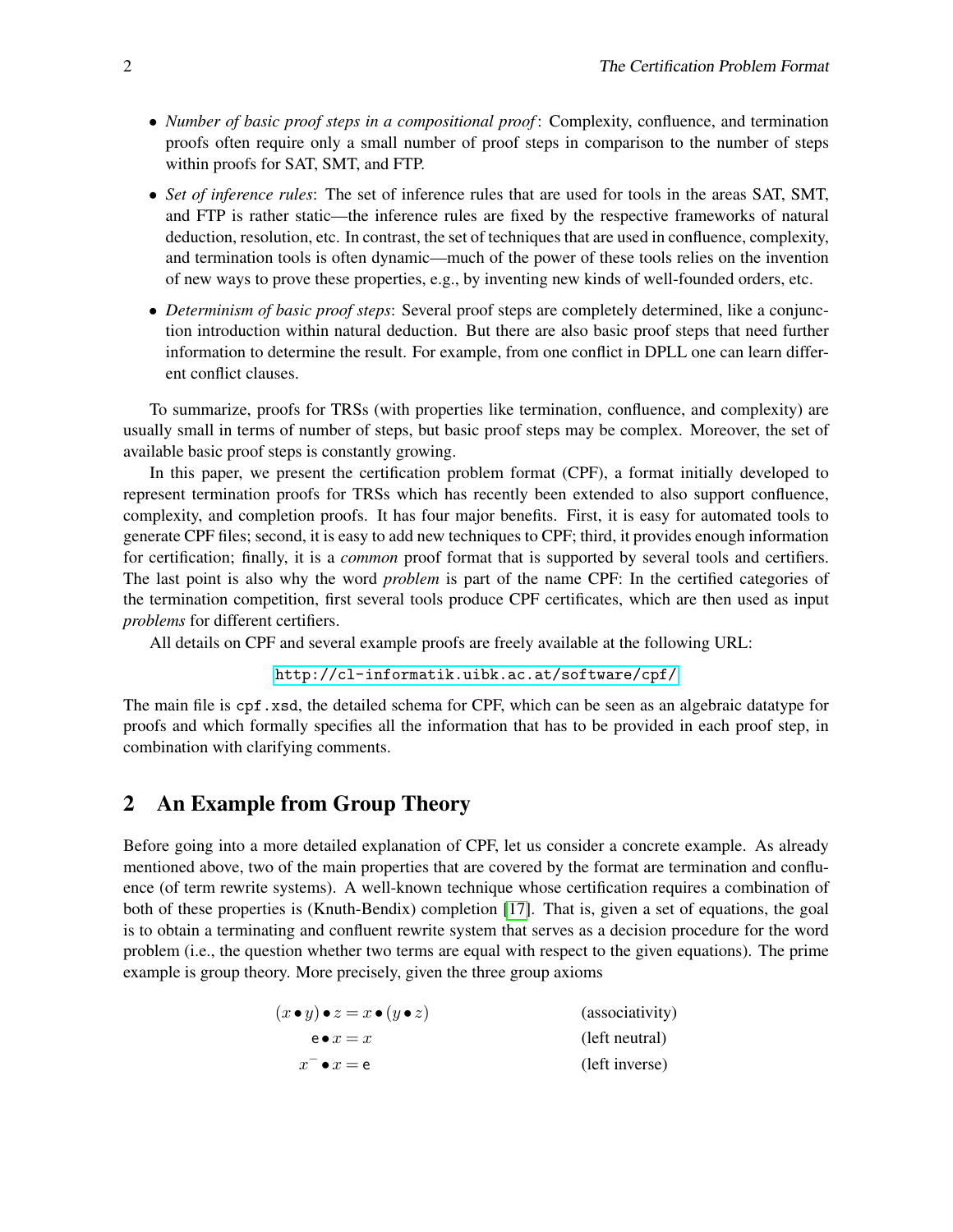<span id="page-2-0"></span>

| <b>Completion Proof</b>                                             |                                                                    |
|---------------------------------------------------------------------|--------------------------------------------------------------------|
| by kbcv (version $1.7$ )                                            |                                                                    |
| Input                                                               |                                                                    |
| For the following equations E                                       |                                                                    |
|                                                                     | $\bullet(\bullet(x,y),z)=\bullet(x,\bullet(y,z))$                  |
|                                                                     |                                                                    |
|                                                                     | $\bullet$ (e, x) = x                                               |
|                                                                     | $\bullet$ (-(x), x) = e                                            |
| and the following TRS R                                             |                                                                    |
|                                                                     | $\bullet(\bullet(x,y),z)\rightarrow\bullet(x,\bullet(y,z))$        |
|                                                                     | $\bullet$ (e, x) $\rightarrow$ x                                   |
|                                                                     | $\bullet$ (-(x), x) $\rightarrow$ e                                |
|                                                                     | $\bullet (\text{-}(x), \bullet (x, z)) \rightarrow \bullet (e, z)$ |
|                                                                     | $-(e) \rightarrow e$                                               |
|                                                                     | $\bullet(x,e) \rightarrow x$                                       |
|                                                                     | $-(-x)) \rightarrow x$                                             |
|                                                                     | $\bullet(x,-(x)) \rightarrow e$                                    |
|                                                                     | $\bullet(x, \bullet(\text{-}(x), z)) \to z$                        |
|                                                                     | $-(\bullet(y,x)) \rightarrow \bullet(-(x),-(y))$                   |
| it is proven that $E$ is equivalent to $R$ , and $R$ is convergent. |                                                                    |

Figure 1: Input specification of group theory certificate

find a set of rewrite rules, such that two given terms are equal with respect to the group axioms if and only if an exhaustive application of these rules to both of them, leads to syntactic equality. By termination of the rules an exhaustive application is always possible (since we will hit a normal form, i.e., a term to which none of the rules are applicable anymore, eventually), while confluence guarantees that we reach the same normal form independent of the employed rewriting strategy.

In the following we present a CPF certificate (as printed in a web browser, in order to increase readability) for the group theory example. As shown in Figure [1,](#page-2-0) the certificate starts by stating the kind of proof under consideration as well as the specific input (in this case a *completion proof* for the group equations). Furthermore, also the resulting TRS is part of the input. (Both are given in prefix notation, i.e.,  $\bullet$ (x,y) instead of  $x \bullet y$  and  $-(x)$  instead of  $x^-$ .)

The remainder of the certificate (Figure [2\)](#page-3-0) contains the corresponding proof, or at least enough information that such a proof can be reconstructed by a certifier. For brevity, some parts of the proof are omitted (indicated by ...).

As stated in the certificate, for proving that the given rewrite system (R) is indeed a correct completion result, there are two obligations. First, we have to show termination and local confluence of R (the combination of which also yields confluence, by Newman's lemma). In addition, we have to make sure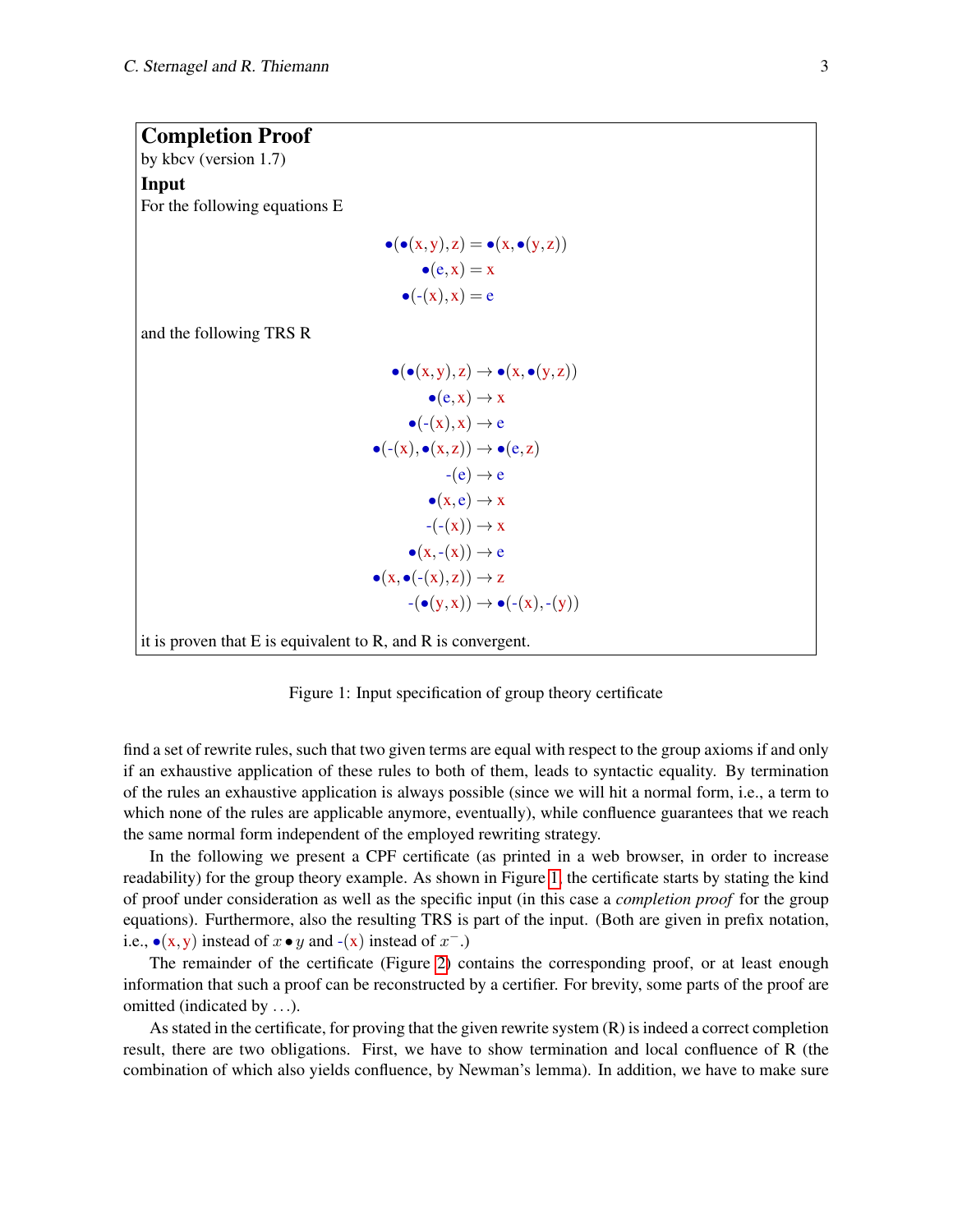#### <span id="page-3-0"></span>Proof

#### 1 Completion Proof

We have to prove termination and local confluence of R, and equivalence of R and E.

#### 1.1 Rule Removal

Using the Knuth Bendix order with  $w0 = 1$  and the following precedence and weight function ... all rules could be removed.

#### 1.2 Local Confluence Proof

All critical pairs are joinable which can be seen by computing normal forms of all critical pairs.

#### 1.3 Equivalence Proof of R and E

R can be simulated by E as follows. All rules could be derived from the equations

$$
\begin{aligned}\n\bullet(\bullet(x,y),z) &\to \bullet(x,\bullet(y,z)) \\
\bullet(\text{-}(x),x) &\to e \\
\bullet(\text{-}(x),\bullet(x,z)) &\leftarrow \bullet(\bullet(\text{-}(x),x),z) \to \bullet(e,z) \\
\cdots\n\end{aligned}
$$

That E can be simulated by R can be shown by just computing normal forms of each equation in E.



that R is equivalent to E in the sense that two terms are equal with respect to the equations in E if and only if one can be transformed into the other by applying rules of R in an arbitrary order and in arbitrary directions.

# 3 The Certification Problem Format

Prior to the development of certifiers for termination proofs, each termination tool provided some kind of human readable justification for its result, e.g., a plain text or HTML description of the applied techniques. It is hard to extract the relevant proof steps from this kind of justification, since parameters of termination techniques are mixed with human readable explanations. Moreover, the output was not standardized at all, i.e., every tool had its own variant.

In this setting it is not surprising that the first certifiers for termination proofs (CoLoR/Rainbow [\[4\]](#page-9-0), Coccinelle/CiME [\[6\]](#page-10-2), and later IsaFoR/CeTA [\[27\]](#page-11-1)) each expected their own input format. Hence, to support certifiable proofs for all certifiers, a termination tool had to provide several proof output routines, as illustrated in Figure [3.](#page-4-0)

In order to reduce the burden for termination tool authors, the development teams of the three certifiers decided to establish *a single* proof format that should be supported by all certifiers, namely CPF. As a result, nowadays termination tools only have to generate CPF certificates independent of the intended certifier. Of course, also the feedback of termination tool authors was considered during the development of CPF. By now it is widely accepted in the community and in fact the only format that is used in the certified categories of the termination competition.

Originally CPF was designed solely for termination proofs. Nowadays, it can also be used for other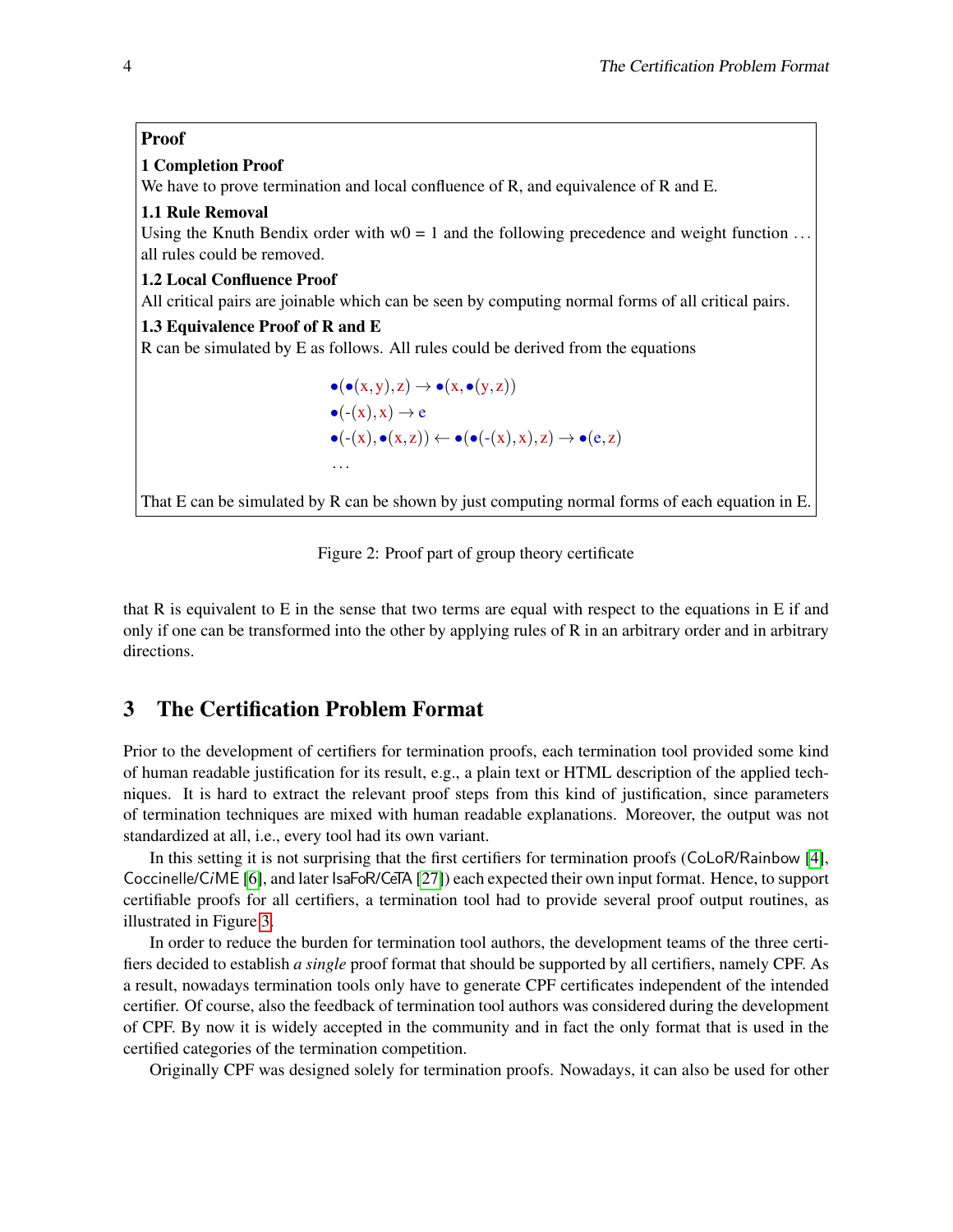<span id="page-4-0"></span>

Figure 3: Certification of proofs before CPF

properties of TRSs, e.g., confluence, complexity, and completion (where it has to be checked for a given TRS  $\mathcal R$  and equational system  $\mathcal E$ , whether  $\mathcal R$  is a convergent TRS that is equivalent to  $\mathcal E$ ). As a result, there are several tools which support CPF, namely the termination tools AProVE [\[12\]](#page-10-3), CiME [\[6\]](#page-10-2), Matchbox [\[29\]](#page-11-2), and  $T_TT_2$  [\[19\]](#page-10-4); the complexity tools C<sup>a</sup>T [\[32\]](#page-11-3) and  $T_CT$  [\[3\]](#page-9-1); the confluence tool CSI [\[31\]](#page-11-4); and the completion tools KBCV [\[25\]](#page-10-5) and mkbTT [\[30\]](#page-11-5).

CPF is an XML format. As an example proof, in Figure [4](#page-5-0) we provide the internal representation of the completion proof of Section [2.](#page-1-0) Each CPF file consists of a single <certificationProblem> element which always has four children: the input (lines 5–10), the CPF version number (line 11), the proof (lines 12–37), and meta information (lines 38–41) which may contain tool name, configuration of the tool, source of the problem, etc.

The structure of each proof within CPF is that of an inference tree: each applied technique has to contain subproofs for its subgoals and may contain additional information. For example, the main completion proof in lines 13–36 just contains the three subproofs for local confluence (<wcrProof> stands for weak-Church-Rosser property, another name for local confluence), termination, and equivalence, but no further information; the termination technique of rule removal requires the additional information of the used well-founded order (line 19), the remaining TRS (line 20), and the termination proof for the remaining TRS (lines 21–23).

Choosing XML instead of a plain text format was possible as termination proofs are relatively small. So, the additional size-overhead of XML documents does not play such a crucial role as it might have played for (large) unsatisfiability proofs for SAT or SMT. Similarly, also for other properties like confluence and complexity, the size overhead never was a problem. Only for completion proofs, we first encountered problems with too large CPF files of several hundred megabytes. However, the main problem was not the overhead due to XML, but an exponential blowup when representing a graph with sharing as fully expanded tree. Once we integrated sharing for these kinds of proofs, again the XML files became reasonably sized. As an example for this sharing, note that some of the dots (...) in Figure [2](#page-3-0) (or equiva-lently, some of the <ruleSubsumptionProof> elements in lines 28–33 of Figure [4\)](#page-5-0) represent intermediate rules which are not present in the final TRS, but which can be used to derive other conversions.

Using XML has several advantages: it is easy to generate, since often programming languages directly offer libraries for XML processing. Even before certifiers can check the generated proofs, standard XML programs can be employed to check whether a CPF file respects the required XML structure. Finally, it was easy to write a pretty printer to obtain human readable proofs from CPF files. This pretty printer is written as an XSL transformation (cpfHTML.xsl), so that a browser directly renders CPF proofs in a human readable way: it just needs to be activated by adding a suitable processing instruction like line 2 of Figure [4.](#page-5-0) Since this pretty printer is freely available, in principle it is no longer required for tool authors to write their own human readable proof output: an export to CPF completely suffices. A problem might occur if the tool uses some techniques that are not yet covered by CPF, but then it is still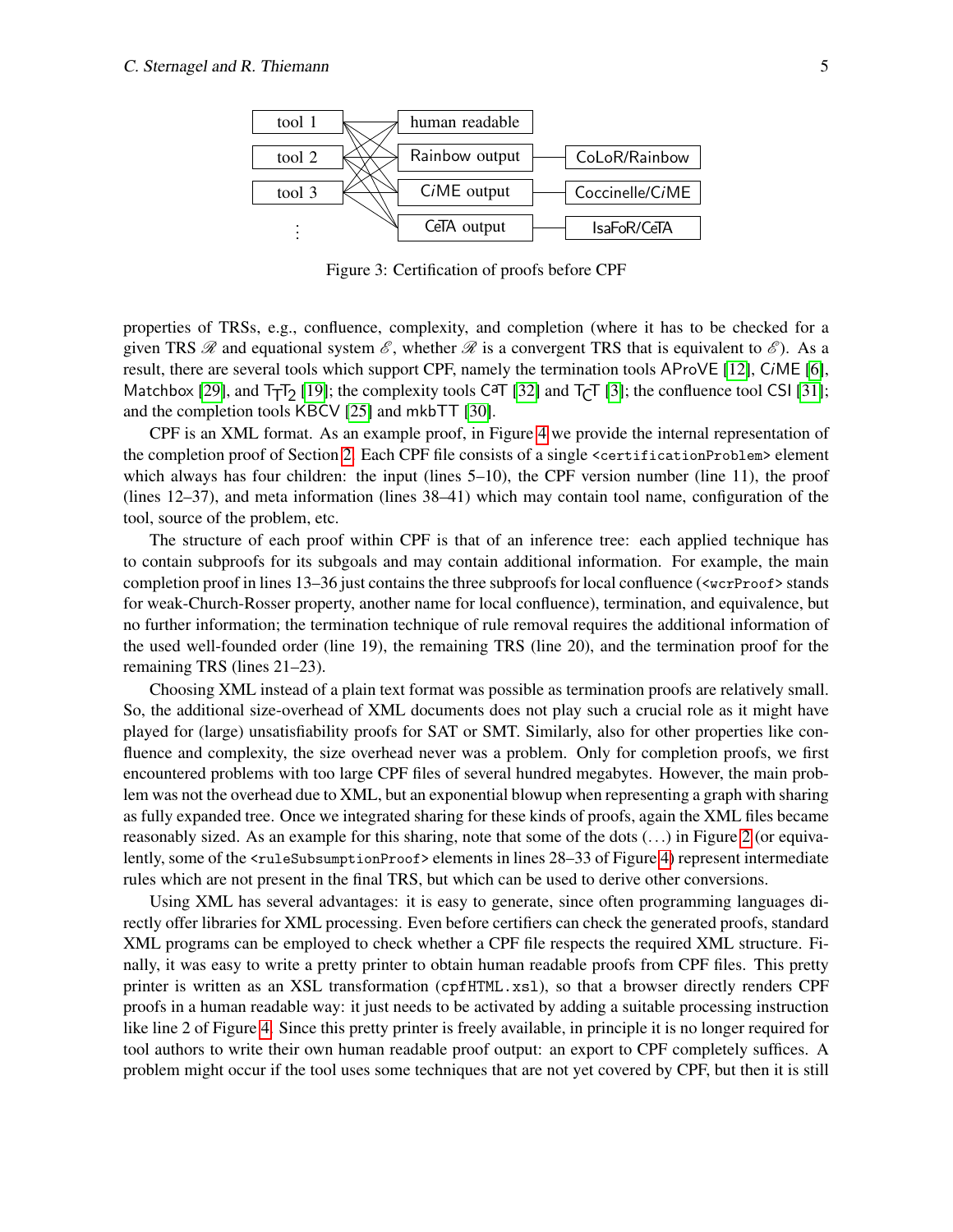```
1 <?xml version="1.0"?>
2 <?xml-stylesheet type="text/xsl" href="cpfHTML.xsl"?>
3 <certificationProblem xmlns:xsi="http://www.w3.org/2001/XMLSchema-instance"
4 xsi:noNamespaceSchemaLocation="cpf.xsd">
5 <input>
6 <completionInput>
7 <equations> ... </equations>
8 <trs> ... </trs>
9 </completionInput><br>10 </input>
    \langleinput>
11 <cpfVersion>2.1</cpfVersion>
12 <proof>
13 <completionProof>
14 <wcrProof>
15 <joinableCriticalPairsAuto/>
16 </wcrProof>
17 <trsTerminationProof>
18 <ruleRemoval>
19 <orderingConstraintProof> ... </orderingConstraintProof>
20 <trs> ... </trs>
21 <trsTerminationProof>
22 <rIsEmpty/>
23 </trsTerminationProof>
24 </ruleRemoval>
25 </trsTerminationProof>
26 <equivalenceProof><br>27 <subsumptionProor
          27 <subsumptionProof>
28 <ruleSubsumptionProof>
29 <rule> ... </rule>
30 <conversion> ... </conversion>
31 </ruleSubsumptionProof>
32 ...
33 <ruleSubsumptionProof> ... </ruleSubsumptionProof>
34 </subsumptionProof>
35 </equivalenceProof>
36 </completionProof>
37 </proof>
38 <origin>
39 <proofOrigin> ... </proofOrigin>
40 <inputOrigin> ... </inputOrigin>
41 </origin>
42 </certificationProblem>
```
Figure 4: Internal representation of completion proof of Section [2](#page-1-0)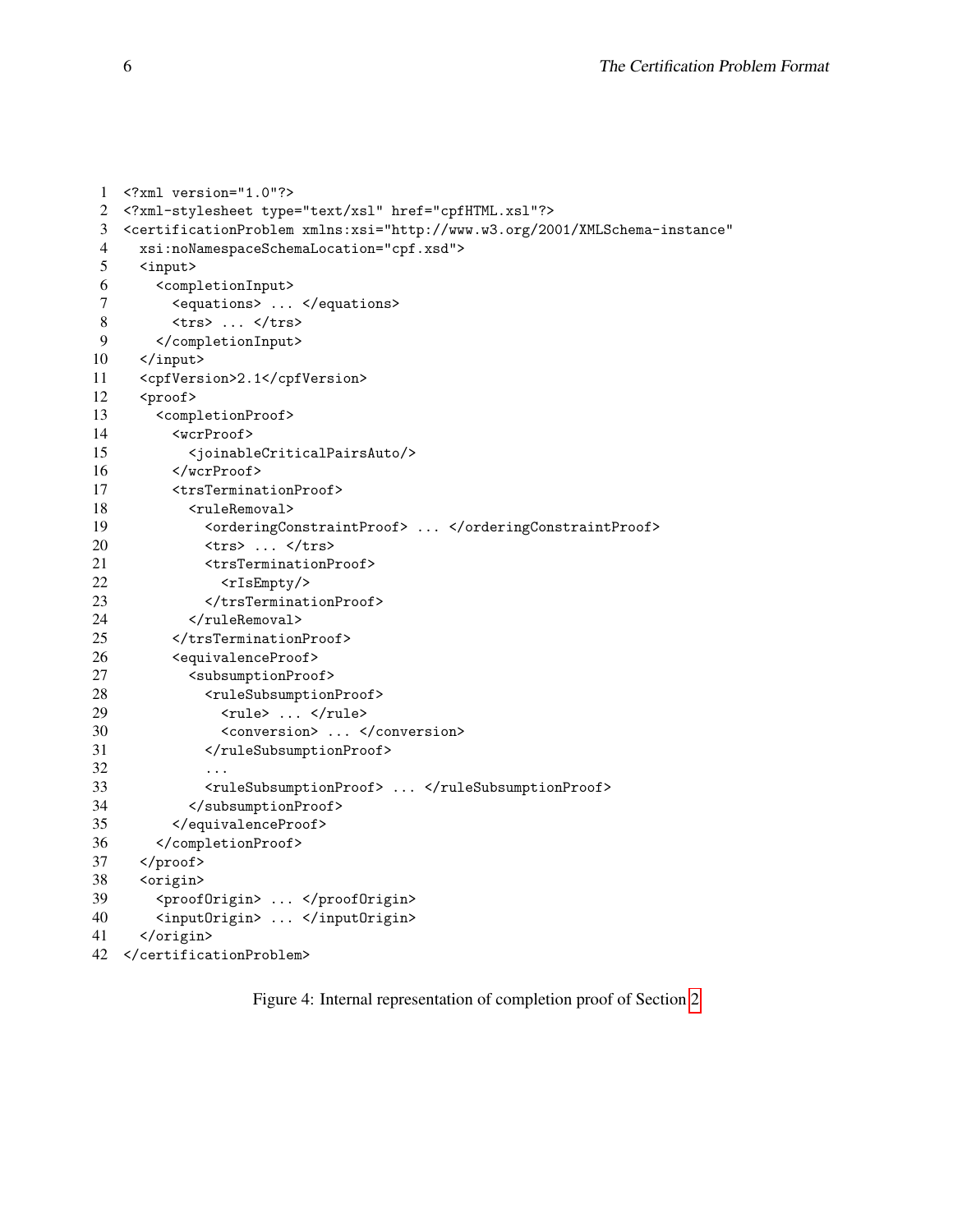<span id="page-6-0"></span>

Figure 5: Certification of proofs using CPF

easily possible to extend the existing pretty printer.

So, after the invention of CPF, the workflow and required proof export routines for certification have changed from the situation depicted in Figure [3](#page-4-0) to the less convoluted of Figure [5.](#page-6-0)

Note that CPF also allows us to represent partial proofs: The fact that CPF does not support all existing and future proof methods is reflected by allowing *assumptions*, *unknown proof steps*, and *unknown properties*.

Assumptions are useful for being able to specify and certify partial proofs. For example, even in a failed proof attempt to prove termination of some TRS  $\mathcal{R}$ , several steps may have been applied to simplify  $\mathscr R$  into  $\mathscr R'$  before no further progress was possible. With assumptions it is possible to give a CPF certificate containing all of the initial steps from  $\mathcal R$  to  $\mathcal R'$  and finish the proof by a termination assumption on  $\mathscr{R}'$ . Although such a certificate does not justify to conclude termination of  $\mathscr{R}$ , it can still be useful to find bugs in the tool: all steps that have been performed are checkable by a certifier. Taking this approach to the extreme, we can check individual proof steps of tools by creating certificates that specify one proof step and finish all subgoals by assumption. In this way, we added support for *onlinecertification* to AProVE: when enabled, then during proof search in AProVE, every single proof step is immediately exported into CPF and checked by CeTA, no matter whether the step contributes to the final proof or not. In this way some bugs in AProVE have been revealed which have not been detected for years.

Unknown proof steps are a generalization of assumptions which may be arbitrary implications like  $P_1 \implies \ldots \implies P_n \implies P_0$  (for assumptions choose  $n = 0$ ). However, unknown proof steps serve a different purpose. Whereas assumptions are there to support certification of partial proofs (e.g., when an automated tool could not derive the desired property), the purpose of unknown proof steps is to be able to specify proof steps which have not been formally defined within CPF (e.g., to specify an application of a method that has not even been published yet). To this end, each unknown proof step has to be accompanied by a short textual description. The main benefit of unknown proof steps is the ability to certify large parts of *every* generated proof of some tool, even if it uses some techniques that are unknown to the certifier.

**Example 1.** Consider the following confluence proof where we assume that  $\succ_1$  is some new reduction *order (a well-founded order with further properties) which is not yet available in CPF.*

- *1. Split the input TRS* R *into the signature disjoint systems* R<sup>1</sup> *and* R2*. Then it suffices to prove confluence of*  $\mathcal{R}_1$  *and*  $\mathcal{R}_2$  *separately.*
- *2. Conclude confluence of*  $\mathcal{R}_1$  *since it is orthogonal.*
- *3. Ensure confluence of* R<sup>2</sup> *by demanding termination and local confluence.*
- *4. For termination of*  $\mathcal{R}_2$  *some rules may be removed due to*  $\succ_1$ *, resulting in*  $\mathcal{R}_3$ *.*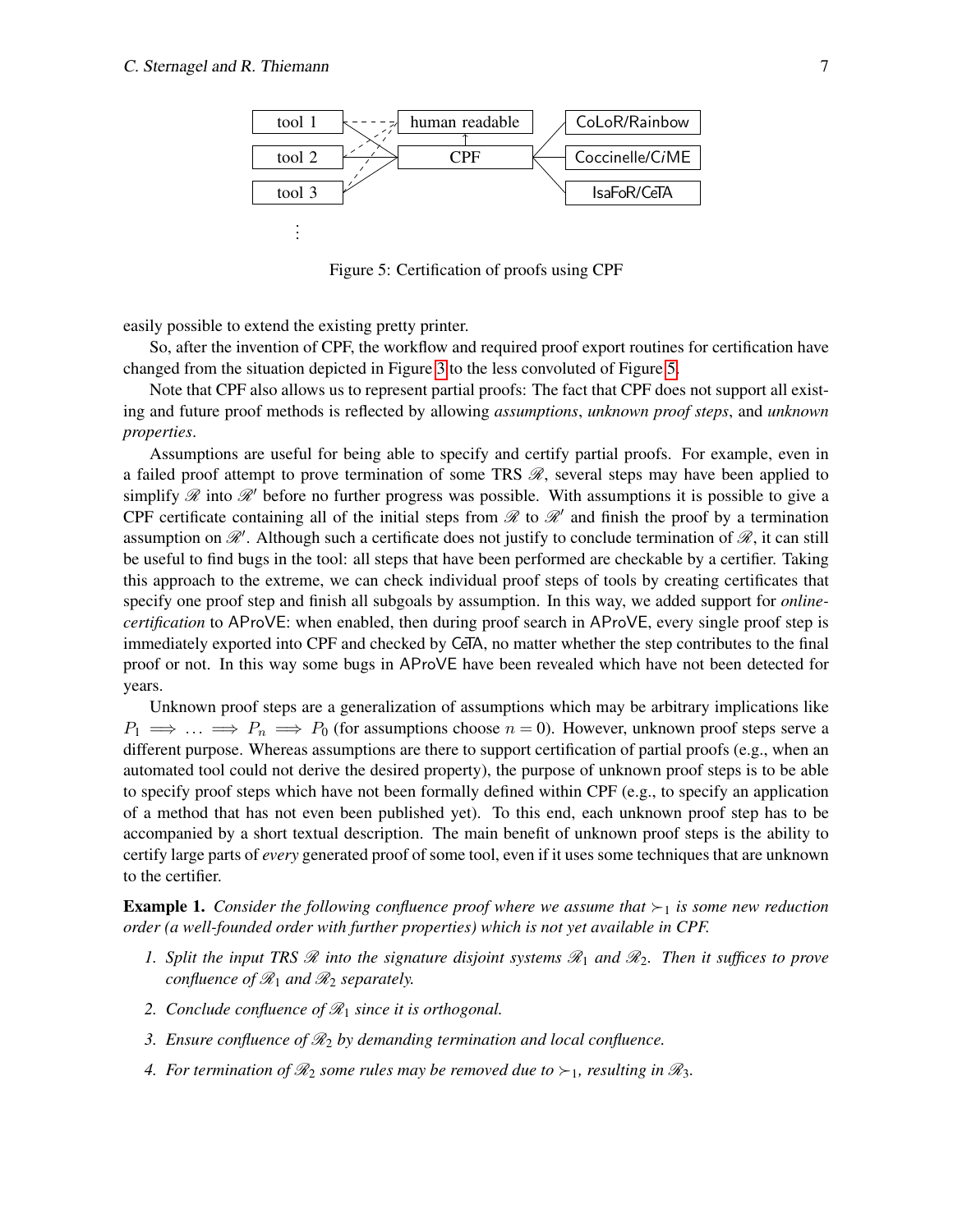#### *5. Termination of*  $\mathcal{R}_3$  *is concluded using a reduction order*  $\succ_2$ *.*

*Whereas steps 2, 3, and 5 can be stated in CPF, currently modularity of confluence (step 1) and step 4 are not supported. However, for both steps the tool may insert unknown proof steps into the certificate. More precisely, "modularity of confluence" (confluence of*  $\mathcal{R}_1$  *and*  $\mathcal{R}_2$  *implies confluence of*  $\mathcal{R}$ *) for step 1 and "new reduction order*  $\succ_1$ " (termination of  $\mathcal{R}_3$  implies termination of  $\mathcal{R}_2$ ) for step 4. Then a certifier can *still check steps 2, 3, and 5 and detect potential problems in them.*

Unknown properties constitute an orthogonal extension that allows us to generate certificates even for proofs relying on intermediate properties that are not yet part of CPF. The certifier can just ignore these unknown properties and check only those parts of the proof that have been specified within CPF.

We conclude this section by giving a complete list of techniques that are currently supported by CPF. There are certificates for termination and nontermination of (relative) TRSs and dependency pair problems. Regarding confluence, CPF supports certificates for local confluence, confluence, non-confluence, and completion proofs. Furthermore, CPF supports certificates for the equality and inequality of two terms with respect to a given set of equations. Another kind of certificates covers complexity (derivational and runtime) of TRSs. Finally, there is support for certificates about quasi-reductiveness of conditional rewriting.

Concerning the individual techniques, currently CPF supports several classes of reduction orders (in alphabetical order): argument filters [\[2\]](#page-9-2), matrix orders [\[9\]](#page-10-0), polynomial orders over several carriers [\[18,](#page-10-6) [20,](#page-10-7) [22\]](#page-10-8), recursive path orders [\[7\]](#page-10-9), the Knuth-Bendix order [\[17\]](#page-10-1), and SCNP reduction orders [\[5\]](#page-9-3). Moreover, the techniques of dependency graph decomposition [\[2\]](#page-9-2), dependency pairs [\[2,](#page-9-2)[13\]](#page-10-10), dependency pair transformations (instantiation, narrowing, rewriting) [\[2,](#page-9-2) [13\]](#page-10-10), loops, non-looping nontermination [\[8\]](#page-10-11), matchbounds [\[11\]](#page-10-12), root-labeling [\[23\]](#page-10-13), rule removal [\[15,](#page-10-14) [20\]](#page-10-7), semantic labeling and unlabeling [\[33\]](#page-11-0), sizechange termination [\[21,](#page-10-15) [26\]](#page-10-16), string reversal, the subterm criterion [\[15\]](#page-10-14), switching to innermost termination [\[14\]](#page-10-17), uncurrying [\[16,](#page-10-18) [24\]](#page-10-19), and usable rules [\[2,](#page-9-2) [13,](#page-10-10) [28\]](#page-11-6) are supported.

Confluence proofs are supported either directly via orthogonal or strongly closed and linear TRSs, or via Newman's lemma which requires local confluence and termination. The former by joinability of critical pairs and the latter reusing all the available machinery for termination techniques. For nonconfluence CPF admits the syntactic criteria mentioned in [\[31\]](#page-11-4), the tree-automata based techniques of [\[10\]](#page-10-20), and the methods based on interpretations and orders of [\[1\]](#page-9-4).

The only technique for quasi-reductiveness of conditional rewrite systems is the unraveling transformation in combination with a termination certificate.

# 4 Design Decisions

In order to gain a wide acceptance by certifiers as well as automated tools, representative members of the community have been integrated in the design process of CPF.

A main decision was that CPF should provide enough information for all three certifiers. Currently, there are some elements in CPF that are completely ignored by some certifier, which in turn are essential for another one.

After the theoretically required amount of information has been identified, usually no further details are required in CPF (which eases the generation of certificates on the side of automated tools). One exception is that enough information must be provided to guarantee determinism of each proof step.

**Example 2.** A standard technique to prove termination of a TRS  $\mathcal{R}$  is to remove rules by using reduction *orders [\[15,](#page-10-14)[20\]](#page-10-7). If the reduction order is provided, then usually the result is clear: it is the the remaining*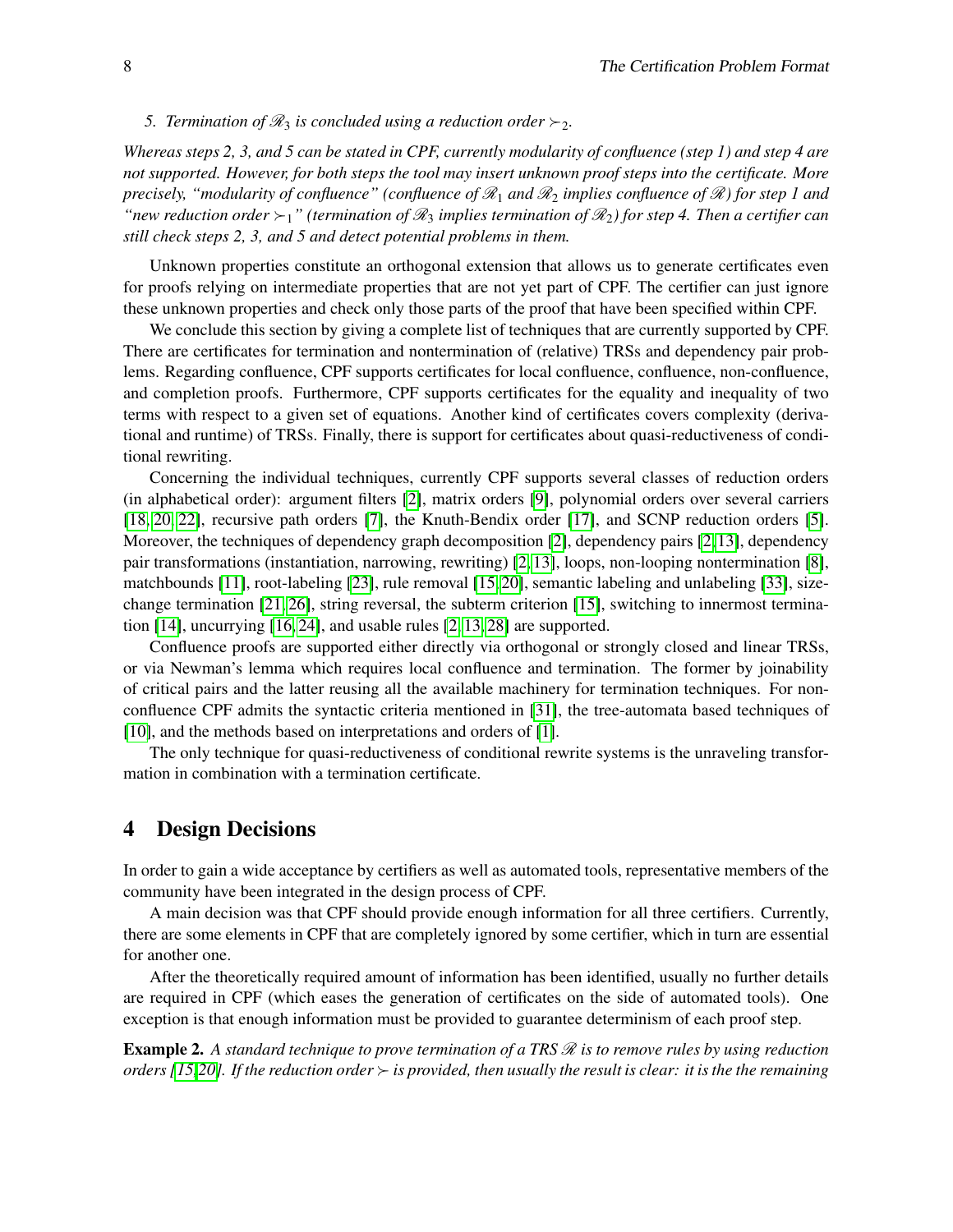*TRS*  $\mathcal{R} \setminus \rangle$ . So in principle, in CPF it should be sufficient to provide  $\succ$ . However, since there are several *variants of reduction orders and since some reduction orders—like polynomial orders—are undecidable, it is unclear how*  $\succ$  *is exactly defined or how it is approximated. To be more concrete, if a polynomial* interpretation over the naturals is provided such that the left-hand side  $\ell$  evaluates to  $p_{\ell} = x^2 + 1$  and *the right-hand side r to*  $p_r = x$ , then some approximations can only detect  $\ell \geq r$  whereas others deliver  $\ell \succ r$ .

To avoid such problems in CPF, for rule removal and similar ambiguous techniques it is required that the certificate contains enough information to precisely compute each intermediate proof obligation. As an example, for rule removal it is sufficient to specify either the removed rules or the remaining rules explicitly, cf. line 20 in Figure [4.](#page-5-0)

An alternative way to achieve determinism is to explicitly demand that the certificate provides the exact variant or approximation of the reduction order that is employed, so that the certifier can recompute the same result. However, this alternative has the disadvantage that every variant or approximation has to be exactly specified and even worse, a certifier has to provide algorithms to compute all variants of reduction orders that are used in termination tools. In contrast, with the current solution the certifiers can just implement one (powerful) variant / approximation of a reduction order. Then during certification it must just be ensured that all removed rules are strictly decreasing w.r.t.  $\succ$  (and the remaining TRS has to be weakly decreasing w.r.t.  $\succsim$ ).

Note that determinism of each proof step is also important for an early detection of errors. Otherwise, it might happen that a difference in the internal proof state of an automated tool and a certifier remains undetected for several proof steps. And then errors are reported in proof steps which are perfectly okay.

**Example 3.** Let  $\mathcal{R}$  be a TRS consisting of the three rules A, B, and C. Now consider the following wrong *proof by a termination tool:*

- *1. Apply rule removal using some reduction order*  $\succ_1$  *to remove rules A and B. (At this point assume that the termination tool contains a bug, namely that actually*  $\succ_1$  *would only justify to remove B, but not A.)*
- *2. Find some other reduction order*  $\succ_2$  *which can remove C.*
- *3. Conclude termination as there are no rules left.*

*When we just apply the same techniques during certification without checking intermediate results, then we first apply rule removal with*  $\succ_1$  *which only removes B; then we apply rule removal with*  $\succ_2$ *, which removes C; and finally, we report the error that there are rules left, namely A. This illustrates that instead of detecting the error in the first step of the tool, an error pops up in the final step of certification, although the final step in the termination tool is perfectly fine.*

Minor design decisions had to be made for all the supported techniques, e.g., the exact names and the exact representation of relevant parameters, etc. For these decisions, usually the person who wanted to add a new technique to CPF was asked to provide a proposal. This proposal was then integrated into a development version of CPF and put under discussion on the CPF mailing list.<sup>[1](#page-8-0)</sup> Comments during the discussion were integrated in the proposal, and after the discussion has stopped, the modified proposal was integrated into the official CPF version.

<span id="page-8-0"></span><sup>1</sup>[cpf@informatik.uibk.ac.at](mailto:cpf@informatik.uibk.ac.at)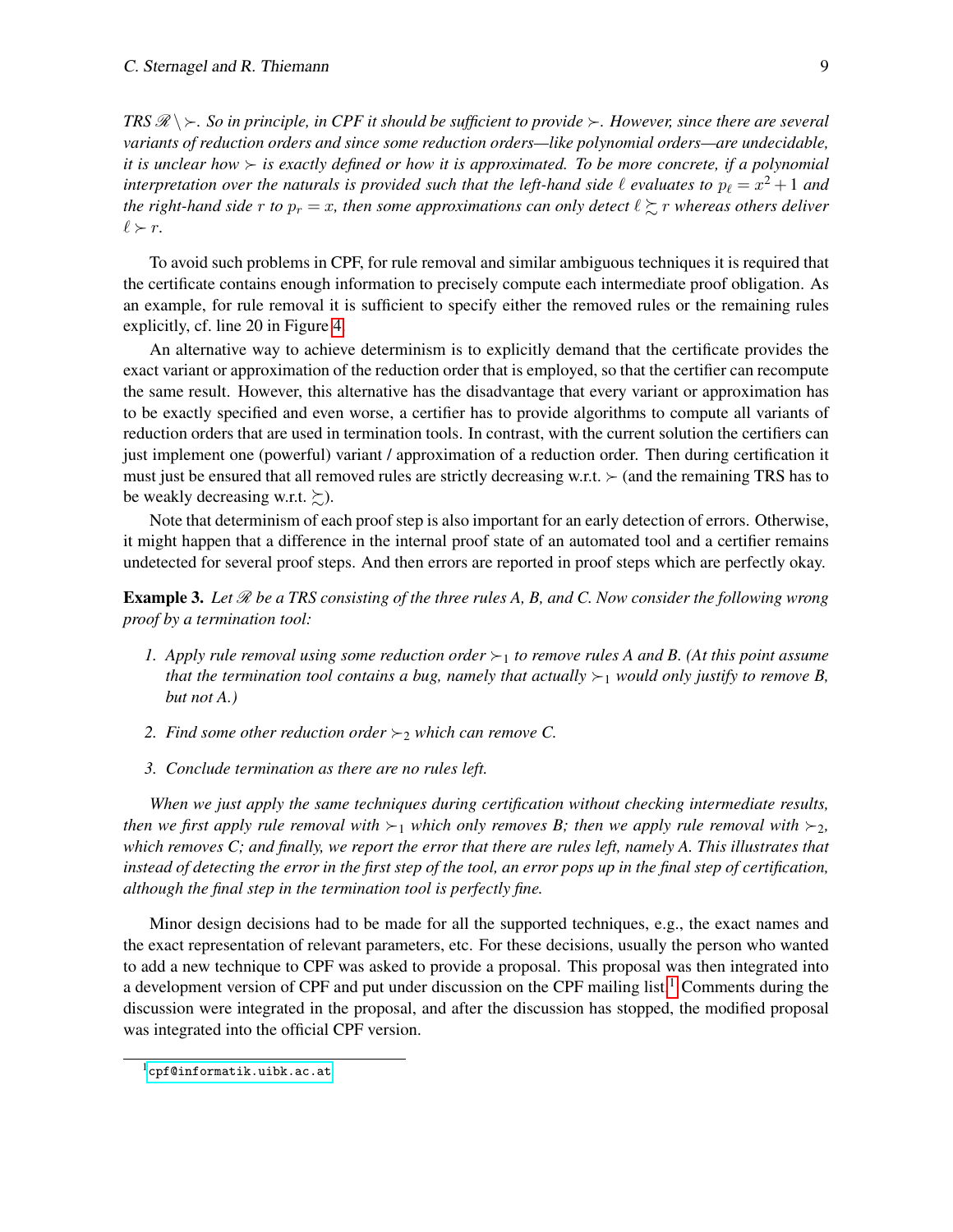# 5 Conclusion

We have presented the CPF format, an XML format that allows us to express several kinds of proofs related to term rewrite systems in a machine readable format, thereby enabling certification. So far, CPF is used by several automated tools and certifiers. New tools are of course welcome to enable CPF support as well.

Concerning future work, besides the addition of existing techniques that are currently not supported by any certifier, there is the never ending story of integrating new proof techniques into CPF. Moreover, there might be some restructuring of CPF necessary to support very large proofs. For example, indexing of terms and rules might allow us to significantly reduce the size of proofs. Furthermore, for rule removal techniques, CPF might be changed in such a way that removed rules have to be provided instead of remaining ones.<sup>[2](#page-9-5)</sup> This change would also allow us to represent rule removal techniques for termination and relative termination in the same way, which in turn would allow us to merge proof techniques for termination and relative termination.

However, some of above changes are non-conservative and thus require adaptations of the proof generating tools and certifiers. Therefore, we believe that it should be discussed thoroughly by the community whether such changes should be made.<sup>[3](#page-9-6)</sup> Some non-conservative changes have already been made when switching from CPF version 1.0 to version 2.0.

Another interesting point is tool collaboration, i.e., either on the producing side (e.g., several tools producing a single certificate) or on the consuming side (e.g., several certifiers taking care of different parts of a certificate). While the former is already done in practice, e.g., confluence tools rely on termination tools and reuse thusly obtained certificates when producing their own CPF output, the latter poses some trustability issues. Even if subproofs are rigorously certified by different certifiers there has to be a trustworthy way to combine those results since there is no guarantee that different certifiers are based on the same underlying semantics. We leave this crucial issue as future work.

# References

- <span id="page-9-4"></span>[1] Takahito Aoto (2013): *Disproving Confluence of Term Rewriting Systems by Interpretation and Ordering*. In: Proc. FroCoS, LNCS 8152, Springer, pp. 311–326, doi[:10.1007/978-3-642-40885-4](http://dx.doi.org/10.1007/978-3-642-40885-4_22) 22.
- <span id="page-9-2"></span>[2] Thomas Arts & Jürgen Giesl (2000): *Termination of Term Rewriting using Dependency Pairs*. Theoretical Computer Science 236(1-2), pp. 133–178, doi[:10.1016/S0304-3975\(99\)00207-8.](http://dx.doi.org/10.1016/S0304-3975(99)00207-8)
- <span id="page-9-1"></span>[3] Martin Avanzini & Georg Moser (2013): *Tyrolean Complexity Tool: Features and Usage*. In: Proc. RTA, LIPIcs 21, Dagstuhl, pp. 71–80, doi[:10.4230/LIPIcs.RTA.2013.71.](http://dx.doi.org/10.4230/LIPIcs.RTA.2013.71)
- <span id="page-9-0"></span>[4] Frédéric Blanqui & Adam Koprowski (2011): *CoLoR: a Coq library on well-founded rewrite relations and its application on the automated verification of termination certificates*. Mathematical Structures in Computer Science 21(4), pp. 827–859, doi[:10.1017/S0960129511000120.](http://dx.doi.org/10.1017/S0960129511000120)
- <span id="page-9-3"></span>[5] Michael Codish, Carsten Fuhs, Jürgen Giesl & Peter Schneider-Kamp (2010): *Lazy Abstraction for Size-Change Termination*. In: Proc. LPAR, LNCS 6397, Springer, pp. 217–232, doi[:10.1007/978-3-642-16242-](http://dx.doi.org/10.1007/978-3-642-16242-8_16) 8.[16.](http://dx.doi.org/10.1007/978-3-642-16242-8_16)

<span id="page-9-5"></span><sup>&</sup>lt;sup>2</sup>When the remaining rules are stated in the certificate, several steps of removing a single rule require quadratic size, whereas stating the removed rules, the size of the overall proof is linear.

<span id="page-9-6"></span> $3$ In principle it is also possible to integrate changes to some existing proof technique as a new technique which co-exists with its original obsolete version. In this way, changes can be made conservatively. But then any clean-up of outdated techniques will be a non-conservative change.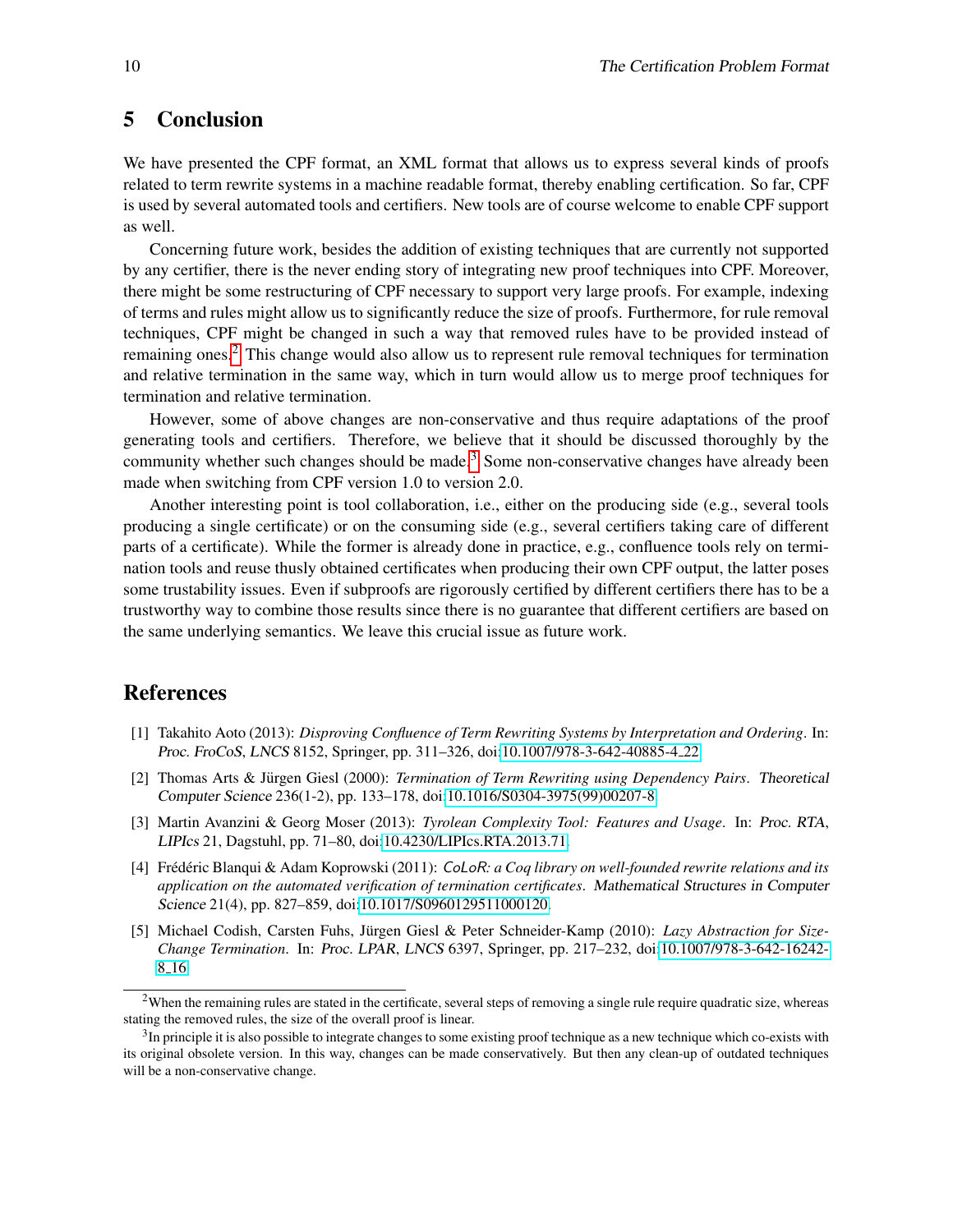- <span id="page-10-2"></span>[6] Evelyne Contejean, Pierre Courtieu, Julien Forest, Olivier Pons & Xavier Urbain (2011): ´ *Automated Certified Proofs with* CiME*3*. In: Proc. RTA, LIPIcs 10, Dagstuhl, pp. 21–30, doi[:10.4230/LIPIcs.RTA.2011.21.](http://dx.doi.org/10.4230/LIPIcs.RTA.2011.21)
- <span id="page-10-9"></span>[7] Nachum Dershowitz (1987): *Termination of Rewriting*. Journal of Symbolic Computation 3(1-2), pp. 69–116, doi[:10.1016/S0747-7171\(87\)80022-6.](http://dx.doi.org/10.1016/S0747-7171(87)80022-6)
- <span id="page-10-11"></span>[8] Fabian Emmes, Tim Enger & Jürgen Giesl (2012): *Proving Non-Looping Non-Termination Automatically*. In: Proc. IJCAR, LNCS 7364, Springer, pp. 225–240, doi[:10.1007/978-3-642-31365-3](http://dx.doi.org/10.1007/978-3-642-31365-3_19) 19.
- <span id="page-10-0"></span>[9] Jörg Endrullis, Johannes Waldmann & Hans Zantema (2008): *Matrix Interpretations for Proving Termination of Term Rewriting*. Journal of Automated Reasoning 40(2-3), pp. 195–220, doi[:10.1007/s10817-007-9087-9.](http://dx.doi.org/10.1007/s10817-007-9087-9)
- <span id="page-10-20"></span>[10] Bertram Felgenhauer & René Thiemann (2014): *Reachability Analysis with State-Compatible Automata*. In: Proc. LATA, LNCS 8370, Springer, pp. 347–359, doi[:10.1007/978-3-319-04921-2](http://dx.doi.org/10.1007/978-3-319-04921-2_28) 28.
- <span id="page-10-12"></span>[11] Alfons Geser, Dieter Hofbauer, Johannes Waldmann & Hans Zantema (2007): *On Tree Automata that Certify Termination of Left-Linear Term Rewriting Systems*. Information and Computation 205(4), pp. 512–534, doi[:10.1007/978-3-540-32033-3](http://dx.doi.org/10.1007/978-3-540-32033-3_26) 26.
- <span id="page-10-3"></span>[12] Jurgen Giesl, Marc Brockschmidt, Fabian Emmes, Florian Frohn, Carsten Fuhs, Carsten Otto, Martin ¨ Plücker, Peter Schneider-Kamp, Thomas Ströder, Steffi Swiderski & René Thiemann (2014): *Proving Termination of Programs Automatically with* AProVE. In: Proc. IJCAR, LNAI 8562, Springer, pp. 184–191, doi[:10.1007/978-3-319-08587-6](http://dx.doi.org/10.1007/978-3-319-08587-6_13) 13.
- <span id="page-10-10"></span>[13] Jürgen Giesl, René Thiemann, Peter Schneider-Kamp & Stephan Falke (2006): *Mechanizing and Improving Dependency Pairs*. Journal of Automated Reasoning 37(3), pp. 155–203, doi[:10.1007/s10817-006-9057-7.](http://dx.doi.org/10.1007/s10817-006-9057-7)
- <span id="page-10-17"></span>[14] Bernhard Gramlich (1995): *Abstract Relations between Restricted Termination and Confluence Properties of Rewrite Systems*. Fundamenta Informaticae 24(1-2), pp. 3–23, doi[:10.3233/FI-1995-24121.](http://dx.doi.org/10.3233/FI-1995-24121)
- <span id="page-10-14"></span>[15] Nao Hirokawa & Aart Middeldorp (2007): *Tyrolean Termination Tool: Techniques and Features*. Information and Computation 205(4), pp. 474–511, doi[:10.1016/j.ic.2006.08.010.](http://dx.doi.org/10.1016/j.ic.2006.08.010)
- <span id="page-10-18"></span>[16] Nao Hirokawa, Aart Middeldorp & Harald Zankl (2013): *Uncurrying for Termination and Complexity*. Journal of Automated Reasoning 50(3), pp. 279–315, doi[:10.1007/s10817-012-9248-3.](http://dx.doi.org/10.1007/s10817-012-9248-3)
- <span id="page-10-1"></span>[17] Donald E. Knuth & Peter B. Bendix (1970): *Simple Word Problems in Universal Algebras*. In: Computational Problems in Abstract Algebra, pp. 263–297, doi[:10.1016/B978-0-08-012975-4.50028-X.](http://dx.doi.org/10.1016/B978-0-08-012975-4.50028-X)
- <span id="page-10-6"></span>[18] Adam Koprowski & Johannes Waldmann (2008): *Arctic Termination . . . Below Zero*. In: Proc. RTA, LNCS 5117, Springer, pp. 202–216, doi[:10.1007/978-3-540-70590-1](http://dx.doi.org/10.1007/978-3-540-70590-1_14) 14.
- <span id="page-10-4"></span>[19] Martin Korp, Christian Sternagel, Harald Zankl & Aart Middeldorp (2009): *Tyrolean Termination Tool 2*. In: Proc. RTA, LNCS 5595, Springer, pp. 295–304, doi[:10.1007/978-3-642-02348-4](http://dx.doi.org/10.1007/978-3-642-02348-4_21) 21.
- <span id="page-10-7"></span>[20] Dallas Lankford (1979): *On Proving Term Rewriting Systems are Noetherian*. Technical Report MTP-3, Louisiana Technical University, Ruston, LA, USA.
- <span id="page-10-15"></span>[21] Chin Soon Lee, Neil D. Jones & Amir M. Ben-Amram (2001): *The Size-Change Principle for Program Termination*. In: Proc. POPL, ACM New York, NY, USA, pp. 81–92, doi[:10.1145/373243.360210.](http://dx.doi.org/10.1145/373243.360210)
- <span id="page-10-8"></span>[22] Salvador Lucas (2005): *Polynomials over the reals in proofs of termination: From theory to practice*. RAIRO – Theoretical Informatics and Applications 39(3), pp. 547–586, doi[:10.1051/ita:2005029.](http://dx.doi.org/10.1051/ita:2005029)
- <span id="page-10-13"></span>[23] Christian Sternagel & Aart Middeldorp (2008): *Root-Labeling*. In: Proc. RTA, LNCS 5117, Springer, pp. 336–350, doi[:10.1007/978-3-540-70590-1](http://dx.doi.org/10.1007/978-3-540-70590-1_23) 23.
- <span id="page-10-19"></span>[24] Christian Sternagel & René Thiemann (2011): *Generalized and Formalized Uncurrying*. In: Proc. FroCoS, LNAI 6989, Springer, pp. 243–258, doi[:10.1007/978-3-642-24364-6](http://dx.doi.org/10.1007/978-3-642-24364-6_17) 17.
- <span id="page-10-5"></span>[25] Thomas Sternagel & Harald Zankl (2012): *KBCV – Knuth-Bendix Completion Visualizer*. In: Proc. IJCAR, LNCS 7364, Springer, pp. 530–536, doi[:10.1007/978-3-642-31365-3](http://dx.doi.org/10.1007/978-3-642-31365-3_41) 41.
- <span id="page-10-16"></span>[26] René Thiemann & Jürgen Giesl (2005): *The size-change principle and dependency pairs for termination of term rewriting*. Applicable Algebra in Engineering, Communication and Computing 16(4), pp. 229–270, doi[:10.1007/s00200-005-0179-7.](http://dx.doi.org/10.1007/s00200-005-0179-7)